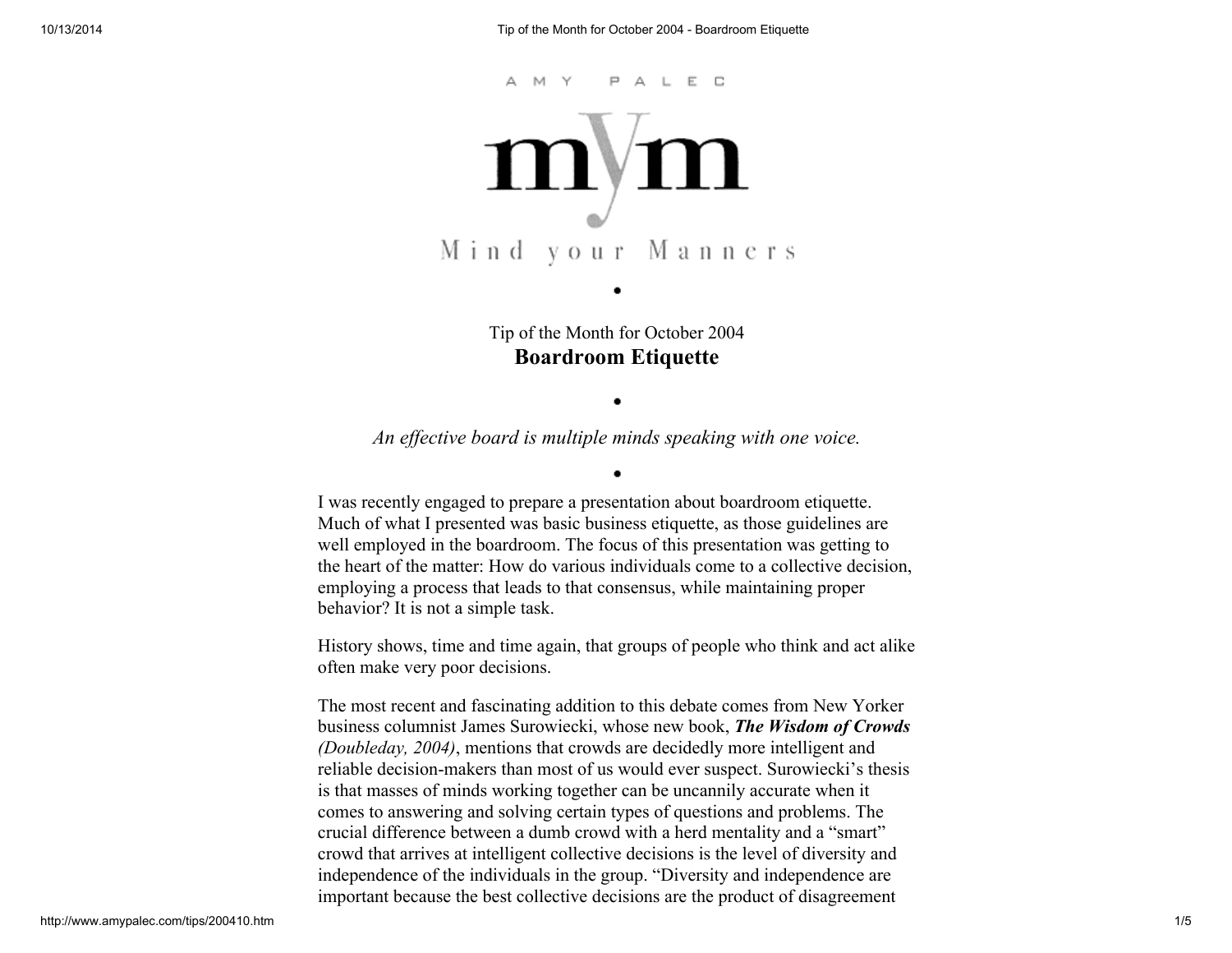#### 10/13/2014 Tip of the Month for October 2004 - Boardroom Etiquette

and contest, not consensus or compromise," writes Surowiecki.

The best way for a group to be smart is for each person in it to think and act as independently as possible. For some this can break barriers and for others it builds them. I agree with Mr. Surowiecki's theory. My goal is to help others learn ways to collaborate their individual thoughts using proper protocol and etiquette.

Typically a board is comprised of individuals from various industries. Be mindful of the differences. Some industries have varying cultures and protocol of doing business. These differences will generally carry through in how they may conduct themselves in the board room. In life, we all come from different places. A board thrives on people thinking independently. Systematically, these differences will come to a consensus. Listening to others is essential to making an effective board. Remember, a board is a collection of diverse minds speaking with one voice.

It is important to establish rules of etiquette for meetings and each new member should receive a list of meeting rules and guidelines. These would include such things as raising your hand when you want to speak, listening to what others have to say, being courteous to guests, not interrupting a fellow board member, and supporting board decisions. I have compiled the following examples to help you get started on establishing the rules for your own boardroom etiquette.

### Inform the board members ahead of time.

An effective and efficient board will have agendas sent to the members before the meeting, so everyone comes prepared. This is critical. If members know about a subject that is important to them, they are less likely to interrupt and make attempts to introduce the topic. Sending the agenda ahead of time serves as an agreement on how the meeting time will be spent. I have suggested to many boards to create a website to which members of the board can log on and get information about agendas, past minutes, and scheduling changes. This is also and effective way to RSVP to the meetings. I'm not a big proponent of using electronic mail when it is more effective to pick up the phone. However, in this case it serves as a nucleus and alleviates the hassle of one person making numerous phone calls. It makes each board member accountable and responsible to obtain agendas and register their attendance.

### Arrive early.

If an early arrival is not possible, at the very least arrive on time. Never assume that the beginning of a meeting will be delayed. It is more productive if the more important issues are saved until later in the meeting for those who stray in late.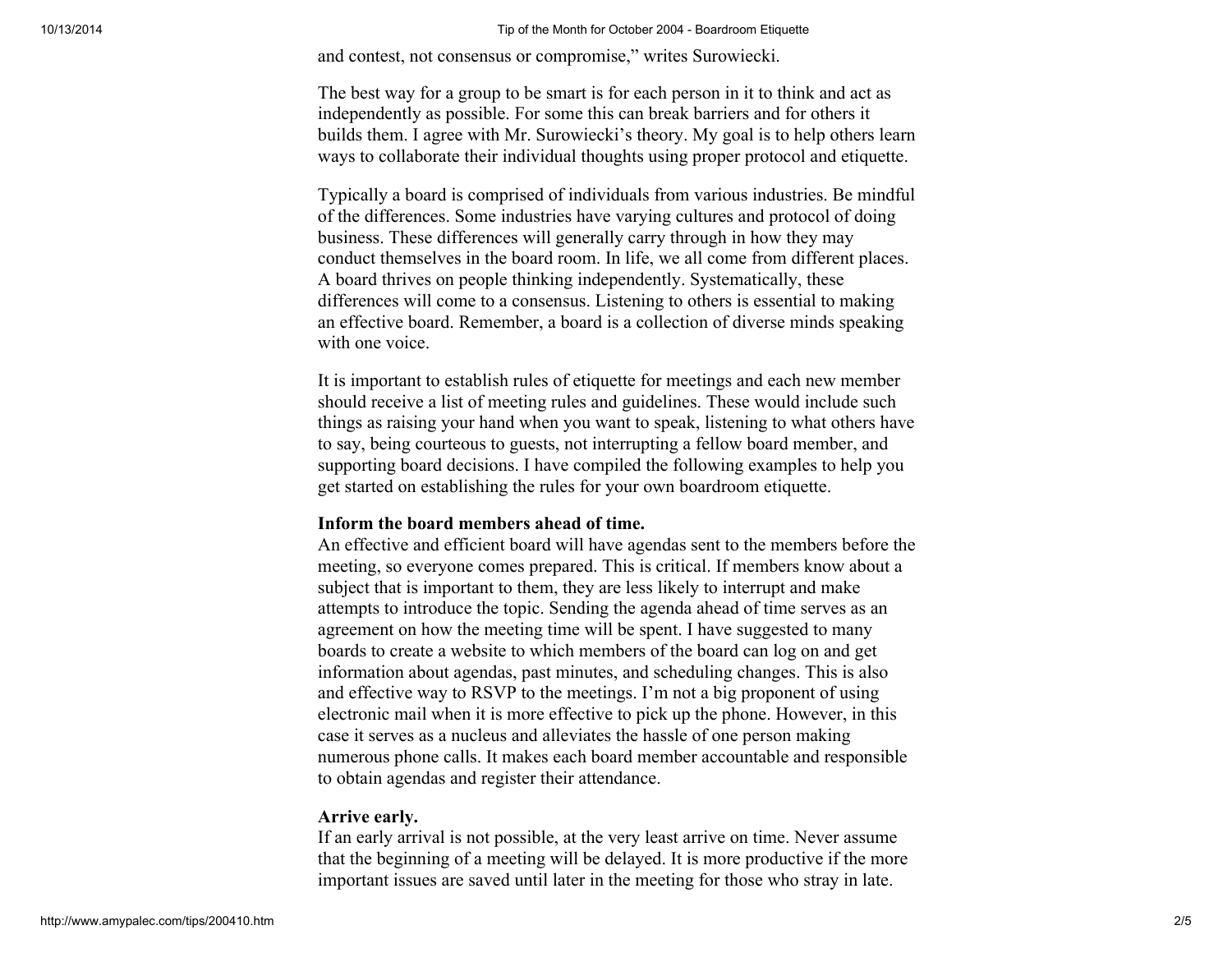However, catering to such behavior will only reinforce tardiness.

Late comers should not expect to be briefed on what they missed, and it is not appropriate for the chair to stop the meeting to give an update. This only disrupts the momentum of the meeting.

### Do not interrupt.

It seems obvious that only one person at a time should speak. However, those unskilled in board etiquette may interrupt or begin to speak out of turn. This is one if the biggest concerns of board members. Hold comments for the speaker until the meeting allows for questions, or until the speaker opens the floor for discussion. Stick with the topic at hand. It is each board member's obligation to understand both the positive and negative aspects of suggestions. Obtaining the best results is more important than who first voiced the result.

### Abstain from electronics.

Some individuals take notes with a laptop. This is only acceptable for the secretary or someone taking the minutes. The "tap, tap, tap" sound is annoying and disruptive. Cell phones should always be silenced.

### Wait your turn.

When asking a question, it usually is more appropriate to raise your hand rather than blurt out your question. The speaker needs to acknowledge everyone.

Keep your question brief. When asking a question, be succinct and clear. If your question or comment is too detailed, break it up into parts. Be sure to only ask one question at a time; others may have questions as well.

### Pay attention.

After a long day we tend to let our minds wander especially if someone is taking too much time on a topic. If people are not listening, then time is wasted by redundant questions and comments.

### Be patient and calm.

Do not fidget, drum your fingers, tap your pen. It makes everyone around you feel uneasy. It's a form of body language that can put many people off if you act bored or fidgety.

### Attend the entire meeting.

Leave before a meeting conclusion only if absolutely necessary and only after obtaining prior permission before the meeting's start.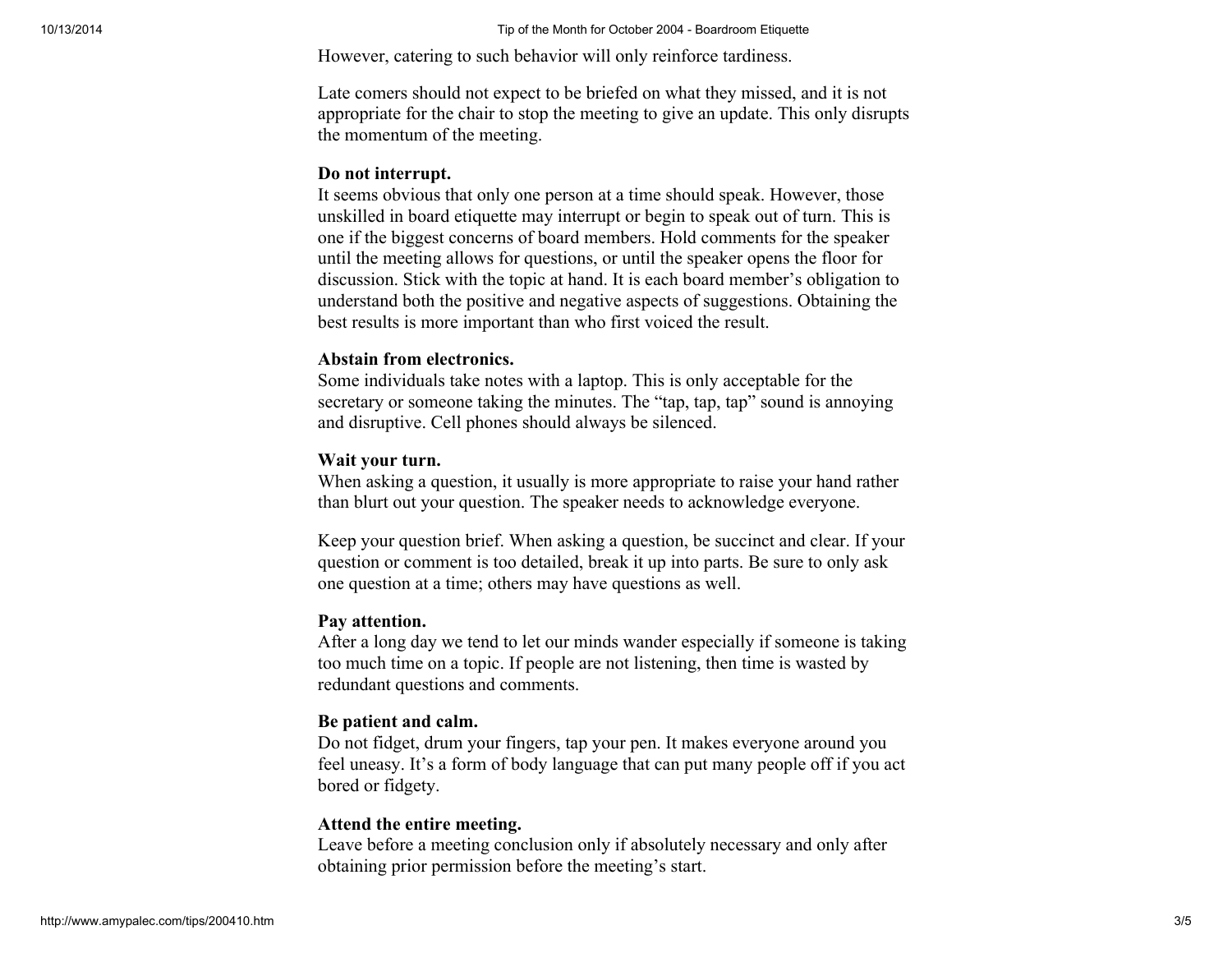Some of the above etiquette rules appear very basic; the dynamics of consensus building also require more complex protocol.

## The person conducting the meeting needs to keep in mind the pecking order.

Accomplished group leaders or facilitators promote participation. They never take sides or show favoritism. A chair who wishes to be part of a discussion may assign another person to facilitate. If there is a time to collect comments from all the members, start with the least senior person. This is a bold and powerful move. It allows others to have an opportunity to speak when they otherwise would not. If the most senior person speaks up first it sounds final, others feel that they can't contradict. An idea may be well received when brought up by a highly respected group member, although it was ignored a few minutes earlier when brought up by someone in a less powerful position. Beginning with the least senior person helps eliminate tendencies to lean towards the senior members.

## Rather than begin with solutions, first focus on a detailed analysis of where things can go wrong.

Seek consensus. Avoid premature voting merely to arrive at decisions. Document both the opinions and the process that produced the final consensus.

### Conflicts are a necessary by-product of reaching consensus.

If serving on the board were this easy, most of us wouldn't hesitate when asked to get involved and give our time. The leading reason most individuals do not wish to serve on a board is fear of conflict. Either they have had a situation where there was conflict, or the board was unmanageable and the fear of that happening again is undesirable. I am often asked about the proper etiquette to resolve those conflicts that arise during the process that takes place within the boardroom. Seems like a loaded question: I'm not a psychologist and have not studied board dynamics to the degree that allows me to answer those questions completely. However, I can provide ways to deal with those personality conflicts that always arise while serving on a board.

### Deal with conflict directly.

Tackle the situation immediately. Don't try to sweep it under the rug. There may be a need to have a consultant address the board's concerns in and around conflict to provide a more objective point of view. The board shows integrity by recognizing that there is a problem rather than ignoring it.

As Mr. Surowiecki says, "diversity and independence is important," and this will inevitably lead to moments of conflict. Sometimes people show a lot of emotion during a discussion. This should be looked upon as an opportunity to better